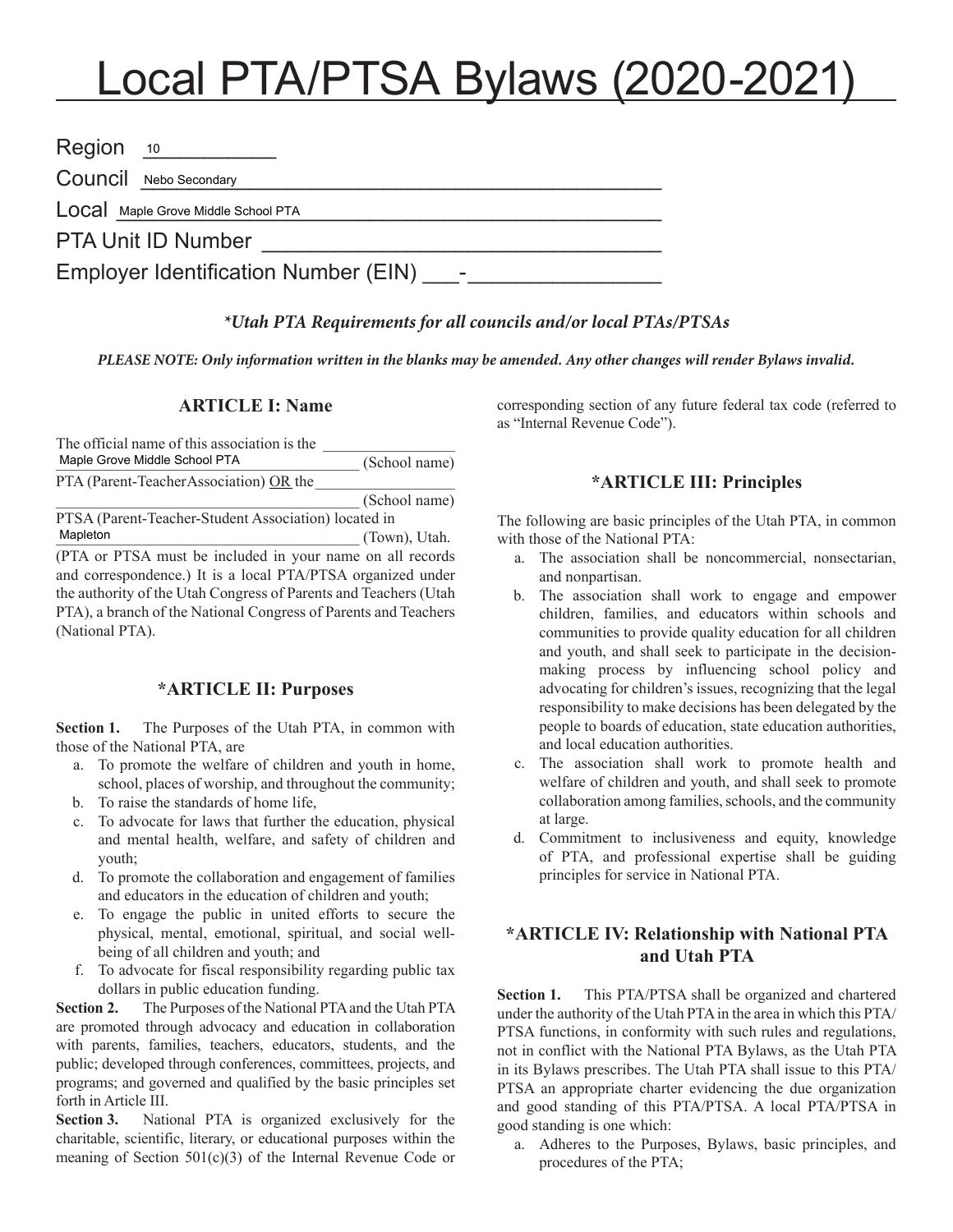- b. Remits all National PTA and Utah PTA portions of the dues to the Utah PTA by the 25th of each month;
- c. Has Bylaws approved according to the procedures of the Utah PTA;
- d. Has current copies of the following on file with the council and/or the region:
	- 1) Year-end financial statements and annual financial reconciliation report by August 1;
	- 2) Applicable IRS filing;
	- 3) Approved annual budget and meeting minutes by October 1; and
	- 4) List of incoming officers with addresses, phone numbers and email addresses by May 1.
	- 5) Proof of Insurance by October 1.
	- 6) Signed Conflict of Interest Form and Basic Fiscal Management Form by October 1.
- e. Practices responsible financial procedures;
- f. Has at least two (2) officers attend one PTA leadership training session annually; and
- g. Meets other criteria as may be prescribed by the Utah PTA.

**Section 2.** A local PTA/PTSA is not in good standing if the criteria in Section 1 are not met and shall be:

- a. Ineligible to receive materials or services from National PTA and Utah PTA;
- b. Ineligible for awards;
- c. Ineligible to participate in PTA programs (e.g., Reflections, Battle of the Bands, etc.);
- d. Ineligible to receive voting privileges at Utah PTA conventions;
- e. Ineligible to receive sales tax refunds; and
- f. After two years of not submitting dues by March 31, reported to the IRS as a local PTA/PTSA not in good standing, which results in the loss of tax-exempt status.

A local PTA/PTSA not in good standing may be reinstated to good standing when the local PTA/PTSA meets the preceding criteria and sends to the Utah PTA office membership dues and a letter stating the reason(s) for not meeting the criteria in Section 1.

**Section 3.** The articles of organization of this PTA/PTSA include (a) the Bylaws of this PTA/PTSA, (b) the certificate of incorporation or articles of incorporation of this PTA/PTSA (in cases in which this PTA/PTSA is a corporation) or the articles of organization by whatever name (in cases in which this PTA/ PTSA exists as an unincorporated organization), and (c) its charter.

**Section 4.** This PTA/PTSA shall adopt such Bylaws for the government of this PTA/PTSA as may be approved by the Utah PTA. Such Bylaws shall not be in conflict with the National PTA Bylaws or the Bylaws of the Utah PTA.

**Section 5.** This PTA/PTSA shall include in its Bylaws provisions corresponding to the provisions of such of the Utah PTA Bylaws as are identified therein by a single star.

**Section 6.** This PTA/PTSA shall include a provision establishing a quorum.

**Section 7.** This local PTA/PTSA shall prohibit voting by proxy.

**Section 8.** Bylaws of this PTA/PTSA shall include an article on amendments.

**Section 9.** This PTA/PTSA shall keep such permanent books

of account and records as shall be sufficient to establish the items of gross income, receipts, and disbursements of the association, including, specifically, the number of its members, the dues collected from its members, and the amount of dues remitted to the Utah PTA. Such books of account and records shall at all reasonable times be open to inspection by an authorized representative of the Utah PTA or, where directed by the Utah PTA committee on state and local relationships, by a duly authorized representative of the National PTA.

Section 10. This PTA/PTSA shall collect dues from its members and shall remit a portion of such dues to the Utah PTA as provided in Article V herein.

**Section 11.** Each officer or Board member of this PTA/PTSA shall be a member of this local PTA/PTSA.

**Section 12.** Only members of this PTA/PTSA who have paid dues for the current membership year may participate in the business of this PTA/PTSA.

**Section 13.** A PTA/PTSA member shall not serve as a voting member of this PTA/PTSA Board while serving as a paid employee of, or under contract to, this PTA/PTSA.

**Section 14.** This PTA/PTSA must complete the applicable IRS filing at the close of the fiscal year.

Section 15. The association or members in their official capacities shall not, directly or indirectly, participate or intervene (in any way, including the publishing or distributing of statements) in any political campaign on behalf of, or in opposition to, any candidate for public office; or devote more than an insubstantial part of its activities to attempting to influence legislation by propaganda or otherwise.

**Section 16.** No part of the net earnings of the association shall inure to the benefit of, or be distributable to, its members, directors, trustees, officers, or other private persons except that the association shall be authorized and empowered to pay reasonable compensation for services rendered, and to make payments and distributions in furtherance of the Purposes set forth in Article II hereof.

Section 17. Notwithstanding any other provision of these articles, the association shall not carry on any other activities not permitted to be carried on (i) by an association exempt from federal income tax under Section  $501(c)(3)$  of the Internal Revenue Code or (ii) by an association, contributions to which are deductible under Section 170(c)(2) of the Internal Revenue Code.

**Section 18.** Upon the dissolution of this association, after paying or adequately providing for the debts and obligations of the association, the remaining assets shall be distributed to one or more non-profit funds, foundations, or associations which have established their tax-exempt status under Section 501(c) (3) of the Internal Revenue Code and whose purposes are in accordance with those of National PTA.

**Section 19.** The charter of this PTA/PTSA shall be subject to withdrawal and the status of this PTA/PTSA as a local PTA/ PTSA shall be subject to termination, in the manner and under the circumstances provided in the Bylaws of the Utah PTA.

**Section 20.** This local PTA/PTSA is obligated, upon withdrawal of its charter by the Utah PTA:

- a. To yield up and surrender all of its books and records to the Utah PTA and all of its assets and property to another local PTA/PTSA, its council, or the Utah PTA;
- b. To cease and desist from the further use of any name that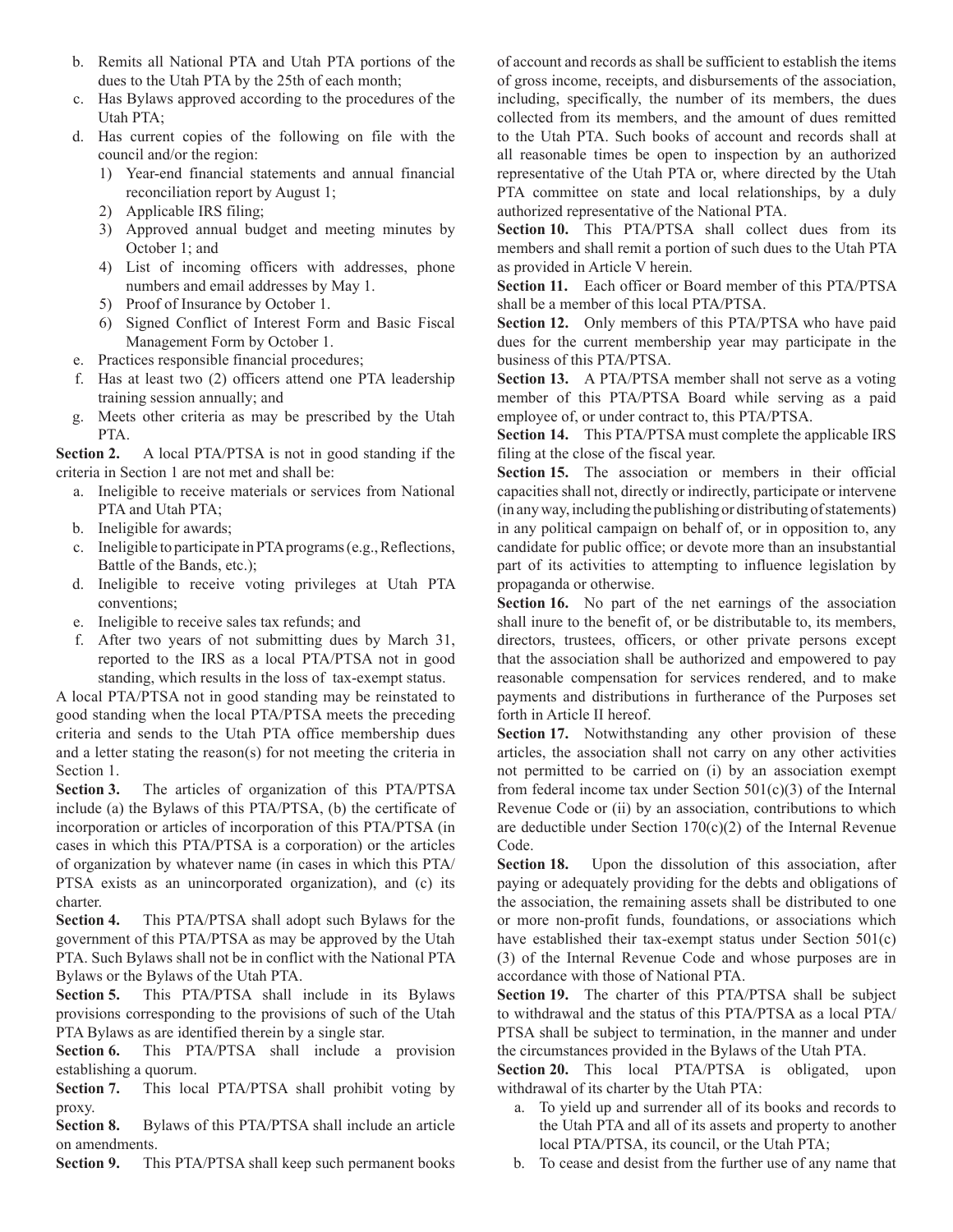implies or connotes association with the National PTA or the Utah PTA or status as a constituent association of the National PTA or Utah PTA; and

c. To carry out promptly, under the supervision and direction of the Utah PTA, all proceedings necessary or desirable for the purpose of dissolving this PTA/PTSA.

### **ARTICLE V: Membership and Dues**

**Section 1.** Every individual who is a member of this PTA/ PTSA also is a member of the National PTA and of the Utah PTA, by which this local PTA/PTSA is organized, and, as such, is entitled to all the benefits of such membership.

**Section 2.** Membership in this PTA/PTSA shall be open, without discrimination, to anyone who believes in and supports the Purposes and mission of the National PTA.

**Section 3.** This PTA/PTSA shall conduct an annual enrollment of members but may admit individuals to membership at any time and annual membership is valid from July 1 until Oct. 1 of the following school year.

**Section 4.** An accurate and current record shall be kept of the names of all members of this PTA/PTSA. The membership record may not be used for any purpose unrelated to members' interests as PTA members. It cannot be used for solicitations, commercial purposes, partisan or political purposes, or be sold or purchased.

**Section 5** Each member of this PTA/PTSA shall pay such annual dues to this PTA/PTSA as may be prescribed by this PTA/PTSA. The amount of such dues shall include the portion payable to the Utah PTA and the portion payable to the National **PTA** 

Section 6. The Utah PTA portion of each member's dues shall be one dollar and seventy-five cents (\$1.75) per annum.

**Section 7.** The National PTA portion of each member's dues shall be two dollars and twenty-five cents (\$2.25) per annum.

**Section 8.** Each member of this PTA/PTSA shall pay annual dues of  $\frac{\gamma}{2}$  7:00 to this PTA/PTSA.

**Section 9.** The Utah PTA and National PTA portions of the dues paid by each member of this PTA/PTSA shall be set aside by this PTA/PTSA and remitted monthly to the Utah PTA. The Utah PTA shall pay to the National PTA the amount of the National PTA portion of dues paid by all members of this local PTA/PTSA.

**Section 10.** The remittance to the Utah PTA shall be accompanied by a report, in such form as may be required by the Utah PTA, showing the name and address of the president of this PTA/PTSA, the amount of dues collected during the period covered by the report, and the number of members of this PTA/ **PTSA** 

**Section 11.** Before this PTA/PTSA can be dissolved, the procedures established by the Utah PTA Local Unit Dissolution Checklist must be followed. The dissolution checklist may be obtained through the Region Director or Utah PTA by submitting a letter of intent.

a. Letter of Intent. A written request, of at least 25 current PTA members, to dissolve a local PTA. It must be submitted to the current local President, Council President (if applicable), and Region Director. Upon receipt of the written request, Utah PTA will provide the Local Unit Dissolution Checklist to the local unit and the procedure must be followed. Upon receiving the written request, local unit PTA/PTSA Officers meet to consider the request. If a majority of the officers vote that the request does not present justified grounds to dissolve, that vote terminates the dissolution procedure.

b. Dissolution Provisions. At the close of the dissolution process, the Utah PTA representatives meet with the local officers to ensure compliance with the local Unit Dissolution Checklist. Once the dissolution process in complete, Utah PTA will notify the Division of Consumer Protection that the local PTA/PTSA has been dissolved and may no longer solicit, promote, or sponsor a charitable solicitation in Utah according to the Utah Charitable Solicitation Act (13-22-5). Utah PTA will also notify the IRS and the local pTA/PTSA EIN and exempt status will be revoked.

#### **ARTICLE VI: Officers and Their Election**

Section 1. The officers of this PTA/PTSA shall abide by, promote, and represent the Purposes, Bylaws, mission, principles, and procedures of PTA.

**Section 2.** Each officer and Board member of this PTA/PTSA shall be a member of this PTA/PTSA.

**Section 3.** All officers of this PTA/PTSA shall be elected by the membership of this PTA/PTSA.

**Section 4.** Officers (executive committee) and their election:

- a. The officers of this PTA/PTSA shall be one (1) president, one president-elect,  $\frac{2}{2}$  (number, at least two [2] - this number includes the principal and teacher) vice presidents, one (1) secretary, and one (1) treasurer. The president-elect shall automatically succeed to the office of president.
- b. The executive committee of this PTA/PTSA shall include in the number of vice presidents the principal and a teacher who is currently teaching in the school in which this PTA/PTSA is organized.
- c. Officers shall be elected by ballot at a general membership  $\pmod{\text{math}}(s)$ , prior to March 31). However, if there is but one nominee for any office(s), upon adoption of a motion from the floor, the election for that office (or those offices) may be by voice vote. meeting in February
- d. Officers shall assume their official duties on July 1 following their election, shall serve for a term of year (s), (a term of either one year OR two years) and shall remain in office until June 30 of the next election year or thereafter, until their successors are elected. 2
- e. An officer may serve a second consecutive term if nominated and elected by the general membership.
- f. A person, except the principal vice president, shall not be eligible to serve more than two (2) consecutive terms in the same office. (Anyone who has served more than one half of a term shall be credited with having served that term.)

**Section 5.** Nominating Committee:

a. The nominating committee, which shall nominate an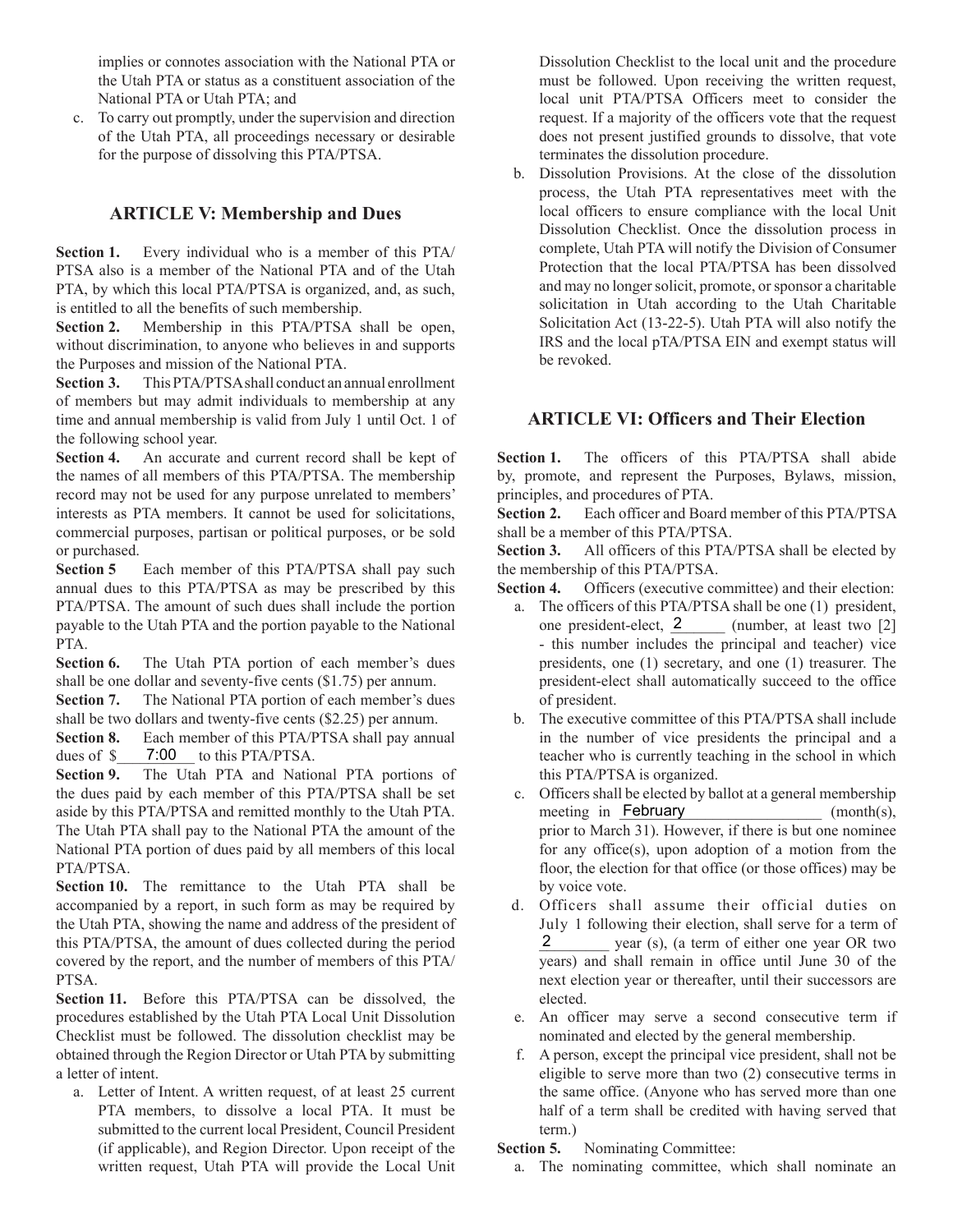eligible person for each office for which elections are to be held, shall be elected by the membership of this PTA/PTSA at a general membership meeting prior to December 31.

- b. There shall be elected in  $October \t(month(s),$ prior to December 31) a nominating committee composed (number, at least three  $(3)$  and always an uneven number) members, one of whom shall be elected by the executive committee from its body, and the remaining members of whom shall be elected by this PTA/PTSA. The nominating committee shall elect its own chairman. All members of the nominating committee must be members of this PTA/PTSA. of  $3$
- c. There shall also be elected by the membership of this PTA/ PTSA  $2$  (number, 2 to 5) alternates to the nominating committee. An alternate may attend committee meetings only as the replacement of a committee member. If a member of the nominating committee is unable to attend a meeting, the first alternate may attend only that meeting as a voting member of the committee. If a member of the nominating committee fails to attend two (2) meetings of the committee, he will be permanently replaced by the first alternate. If a member of the nominating committee is selected for election to an office, that member will be replaced on the committee by the first alternate, continuing replacement by alternates as needed.
- d. Recommendations for nominations may be made to the nominating committee by any member of this PTA/PTSA prior to the first meeting of the nominating committee.
- e. The president and president-elect shall not serve on the nominating committee. The president shall orient the committee to its duties and procedures at its first meeting and shall then leave the meeting. The president-elect may act as a consultant to the nominating committee.
- f. It is recommended that the principal not serve on the nominating committee but act as a consultant to it.
- g. No meeting of the nominating committee shall be held with fewer than three  $(3)$  members in attendance.
- h. A nominee for any office must be a member of this PTA/ PTSA for at least thirty (30) days prior to the general membership meeting at which nominees are reported. The privilege of nomination and election to office in this PTA/ PTSA may be extended to individuals who are members of another PTA/PTSA in good standing provided, upon election to office, they pay dues to this PTA/PTSA.
- i. The nominating committee shall nominate an eligible person for each office to be filled. If the presidentelect is unable to succeed to the office of president, the nominating committee shall nominate an eligible person for president and president-elect.
- j. The nominating committee must report its nominees to the executive committee at least five (5) days prior to its report at the general membership meeting in  $\frac{1}{2}$  (month(s), at least thirty (30) days prior to the election meeting), at which time additional nominations may be made from the floor. January
- k. Only those persons who have signified their consent to serve if elected shall be nominated for or elected to an office.

**Section 6.** The only additional nominations that may be made

from the floor at the election meeting are those persons who have filed their intent to become nominees with the secretary of this PTA/PTSA at least five (5) days prior to the election meeting. Their names must then be placed in nomination from the floor at the election meeting. Any such persons must be members of this PTA/PTSA. No additional nominations may be made at the election meeting.

**Section 7.** Vacancies:

- a. If an office except president-elect remains unfilled after the election, it shall be considered a vacant office to be filled by a person elected by a majority vote of the incoming executive committee, all members of the incoming executive committee having been notified. A vacancy in the office of president-elect shall be filled by the vote of the general membership at a special election meeting of this PTA/PTSA.
- b. If an officer or appointee fails to attend three (3) consecutive meetings without adequate excuse or to perform the duties of his office, the members of the executive committee shall meet and declare the office or position vacant.
- c. All resignations must be made in writing to the president.
- d. A vacancy occurring in the office of president shall be filled for the remainder of the unexpired term by the president-elect, who shall then cease to be presidentelect. A vacancy occurring in the office of presidentelect shall be filled by a vote of the general membership at a special election meeting called by the president, all members having been notified. A vacancy occurring in any other office shall be filled for the remainder of the unexpired term by a person elected by a majority vote of the remaining members of the executive committee, all members of the committee having been notified.

## **ARTICLE VII: Duties of Officers**

**Section 1.** The president shall:

- a. Preside at all meetings of this PTA/PTSA, the Board of Directors, and the executive committee;
- b. Be a member ex officio of all commissions and other committees but shall not serve on the nominating committee nor on the committee on election;
- c. Appoint a parliamentary adviser, as appropriate, subject to the approval of the executive committee;
- d. Appoint the chairmen of special committees;
- e. Orient the nominating committee to its duties and procedures at its first meeting;
- f. Coordinate the work of the officers, commissions, and committees of this PTA/PTSA in order that the Purposes may be promoted;
- g. Attend all council meetings or send another officer as the representative of this PTA/PTSA and attend region meetings as invited; and
- h. Perform such other duties as may be prescribed in these Bylaws or assigned to him by this PTA/PTSA or by the executive committee.

**Section 2.** The president-elect shall:

a. Work under and in cooperation with the president and fulfill such other duties as assigned by the Board of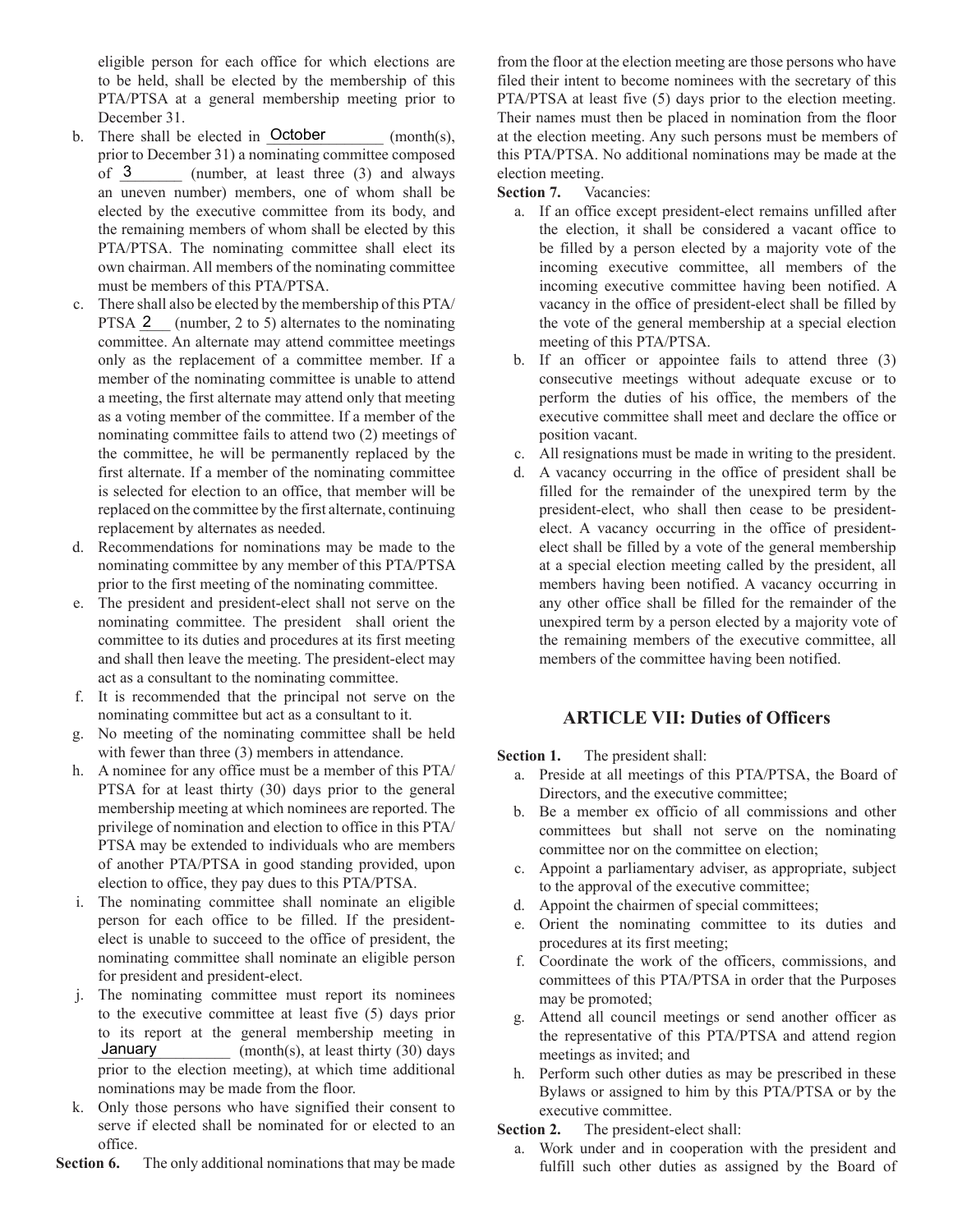Directors or the president;

- b. As appropriate, as president-in-training, attend meetings with the president, including council meetings;
- c. In the absence of the president or his inability to act, perform the duties and exercise the powers of the president;
- d. If applicable, serve as a delegate to the council voting body; and
- e. Automatically succeed to the office of president at the end of his term.

**Section 3.** The vice presidents shall:

- a. Act as aides to the president;
- b. In their designated order as determined by the executive committee at its first meeting, perform the duties and exercise the powers of the president in his and the president-elect's absence or inability to act; and
- c. Perform such other duties as may be provided for in these Bylaws, prescribed by the parliamentary authority, or directed by the president, the Board of Directors, or the executive committee.

#### **Section 4.** The secretary shall:

- a. Record the minutes of all meetings of this PTA/PTSA, the Board of Directors, and the executive committee, including the motions and actions taken;
- b. Have and bring to all meetings a current copy of these Bylaws;
- c. Maintain an accurate and current membership roster;
- d. Conduct correspondence; and
- e. Perform such other duties as may be provided for in these Bylaws, prescribed by the parliamentary authority, or directed by the president, the Board of Directors, or the executive committee.

#### **Section 5.** The treasurer shall:

- a. Have custody of and be responsible for all funds of this PTA/PTSA, counting all money with three (3) people present and depositing all money in the bank the same day received;
- b. Collect and keep a full and accurate account of receipts and expenditures of all moneys of this PTA/PTSA;
- c. Develop, with the executive committee, an annual budget to be distributed to and approved by the membership of this PTA/PTSA at the first general membership meeting (prior to October 1) of the school year;
- d. Make disbursements as authorized by the president, executive committee, or this PTA/PTSA, in accordance with the budget adopted by this PTA/PTSA;
- e. Co-sign all checks with the president, president-elect, or secretary (No two officers who are related by blood or by marriage or reside in the same household may be signers on the checking account.);
- f. Make a monthly remittance of membership dues to the Utah PTA;
- g. Present a financial statement at every meeting of the executive committee, Board, and general membership of this PTA/PTSA and at other times when requested by the executive committee;
- h. Make a financial report at the last general membership meeting of the school year, held in \_\_\_\_\_\_\_\_\_\_\_\_\_\_\_\_\_\_\_\_\_\_\_\_\_\_\_\_ (month, same as in Article IX, Section 7), which shall be known as the annual May

meeting, and submit a full written financial report to the incoming executive committee no later than June 30;

- i. Be responsible for the maintenance of such books of account and records as conform to the requirements of Article IV, Section 9, of these Bylaws; and
- j. Submit the books annually no later than June 30 and immediately upon the change of officer for a reconciliation by an auditor or an Annual Financial Reconciliation (AFR) committee.

Section 6. The books of the treasurer shall be reconciled annually by an auditor or an AFR committee of not fewer than three (3) members, who, satisfied that the treasury accounts are correct, shall sign a statement of that fact.

- a. The auditor or AFR committee shall be appointed by the executive committee. Members of the AFR committee shall be members of PTA/PTSA.
- b. The auditor or any member of the AFR committee shall not be any officer who may sign the checks or related to, by blood or by marriage, or reside in the same household with, any of the officers who may sign the checks of this PTA/PTSA.
- c. No later than June 30 the books and records of the treasurer shall be closed (no additional expenses incurred, checks written, nor bank transactions made) and shall be given to the incoming officers. The incoming officers shall assume no financial responsibilities nor obligations until July 1.
- d. The auditor or AFR committee shall submit its report to the incoming executive committee no later than August 1, and the report shall be presented for adoption at the first general membership meeting of the new school year.
- e. The incoming executive committee shall not accept unreconciled financial records.
- f. In the event of a vacancy in the office of treasurer, the books shall be reconciled before the new treasurer takes office.

#### **Section 7.** All officers shall:

- a. Perform the duties prescribed in these Bylaws, in addition to those outlined in the parliamentary authority and those assigned from time to time; and
- b. In the case of resignation without delay, or upon the expiration of their term of office not later than July 10, deliver to their successors all official materials pertaining to their office.

## **ARTICLE VIII: Executive Committee**

Section 1. The executive committee shall consist of the elected officers of this PTA/PTSA.

**Section 2.** The duties of the executive committee shall be to:

- a. Plan and determine the dates of general membership meetings;
- b. Transact necessary business in the interval between general membership meetings and such other business as may be referred to it by this PTA/PTSA;
- c. Determine at its first meeting the designated order in which the vice presidents perform the duties of the office of president in his and the president-elects absence or inability to act;
- d. Create commissions and special committees;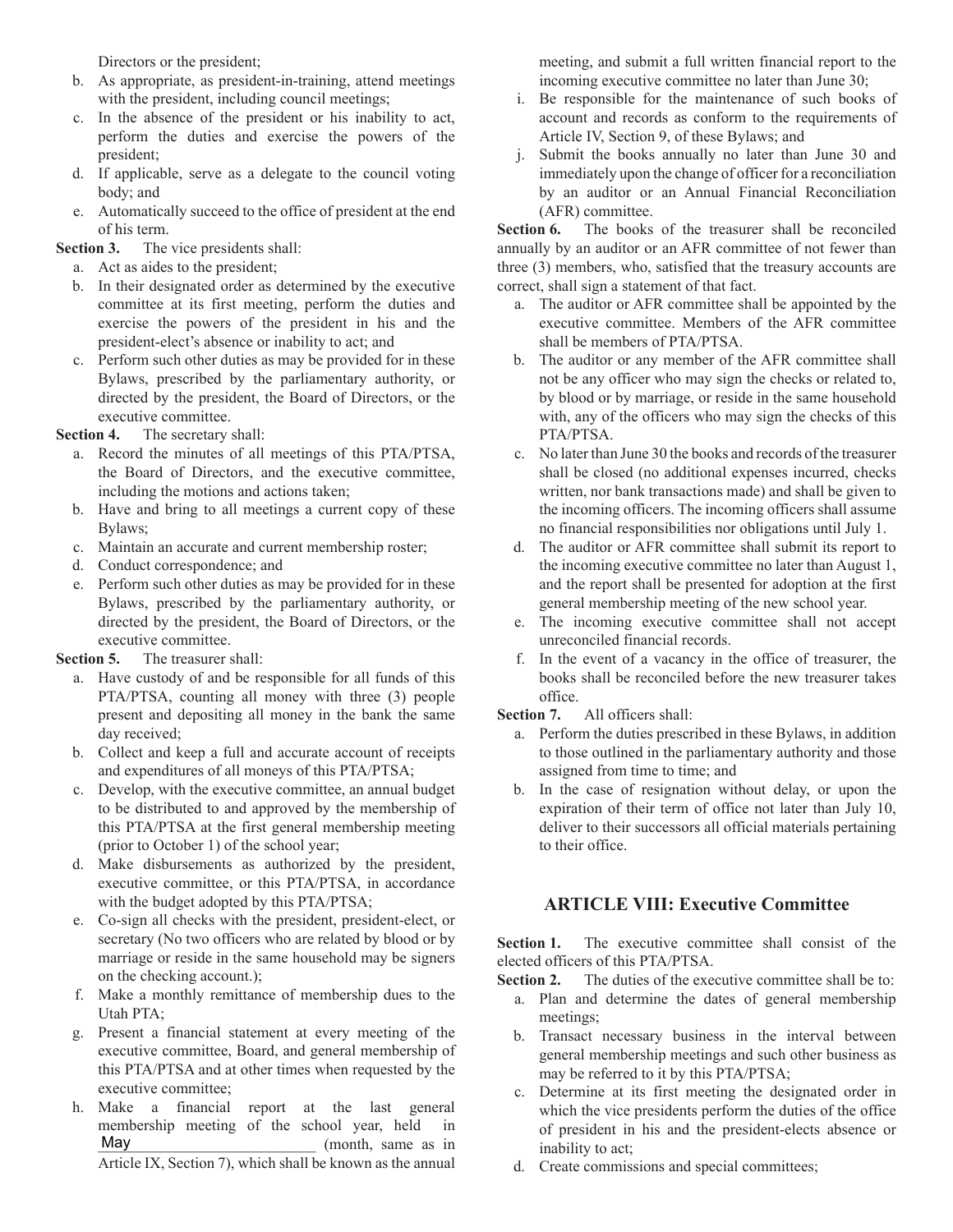- e. Approve the plans of work of the commissions and special committees;
- f. Develop an annual budget to be distributed to and approved by this PTA/PTSA at the first general membership meeting (prior to October 1) of the school year;
- g. Approve routine bills within the limits of the budget;
- h. Require all checks to have two (2) signatures;
- i. Report at regular meetings of this PTA/PTSA;
- j. Fill vacancies in offices except president-elect; and
- k. Select an auditor or an AFR committee to reconcile the treasurer's accounts.

**Section 3.** During the transition period between their election and June 30, the incoming officers shall meet as needed to coordinate with the outgoing officers, prepare for their term of office, formulate their tentative plans and proposed budget, schedule their calendar, coordinate with the principal, and, if applicable, select commissioners and committee chairmen and shall attend the Utah PTA convention in May. The incoming officers shall assume no financial responsibilities nor obligations until July 1.

**Section 4.** Regular meetings of the executive committee shall be held during the year, the time to be fixed by the committee at its first meeting of the school year. A majority of the executive committee shall constitute a quorum. Special meetings of the committee may be called by the president or by a majority of the members of the committee, all members of the committee having been notified.

## **ARTICLE IX: General Membership Meetings**

**Section 1.** At least three (3) general membership meetings of this PTA/PTSA shall be held during the school year. Dates of meetings shall be determined by the executive committee and announced at the first general membership meeting of the school year. Additional notification must be given  $1$  (number) days prior to each general membership meeting.  $2 \qquad$ 

(number) days' notice shall be given of a change of date. **Section 2.** Special meetings of this PTA/PTSA may be called by the president or by a majority of the executive committee, 2 (number) days' notice having been given to the general membership.

**Section 3.** The nominating committee shall be elected at a general membership meeting prior to December 31.

Section 4. The nominating committee shall be elected at the general membership meeting in  $(month(s), same as in Article VI,$ Section 5b). **October** 

Section 5. The nominating committee shall report its nominees at the general membership meeting in  $(month(s))$ , same as in Article VI, Section 5j). January

**Section 6.** The election meeting shall be held in  $(month(s))$ , same as in Article VI, Section 4b). February

**Section 7.** The last general membership meeting of the school vear held in of the school year held in \_\_\_\_\_\_\_\_\_\_\_\_\_\_\_\_\_\_\_\_\_\_\_ (month, same as in Article VII, May

Section 5h) shall be known as the annual meeting and shall be for the purpose of receiving reports of officers, commissions, and committees and conducting any other business that may arise. **Section 8.** (number, no fewer than ten) members shall constitute a quorum for the transaction of business in any general membership or special meeting of this PTA/PTSA.

# **ARTICLE X: Commissions, Board of Directors, and Special Committees**

**Section 1.** Only members of this PTA/PTSA shall be eligible to serve in any elected or appointive positions. The term of each appointee shall be for one year, and he may be reappointed for another year.

Section 2. The executive committee shall create such commissions as may be deemed necessary to promote the Purposes and carry on the work of this PTA/PTSA.

Section 3. 6 (number) commissioners (in PTSAs at least one shall be a student) shall be **appointed** 

(appointed by the officers of this PTA/PTSA - **OR** - elected by its general membership). The term of each commissioner shall be one year or until the selection of his successor.

Section 4. The executive committee and the commissioners comprise the Board of Directors of this PTA/PTSA. Regular meetings of the Board of Directors shall be held during the year, the time to be fixed by the Board of Directors at its first meeting of the school year. Members of this PTA/PTSA may attend, without the right of voice or vote, all meetings of the Board of Directors but may be granted permission to speak at these meetings provided they have contacted the presiding officer of the meeting and requested to be placed on the agenda. A majority of the Board of Directors shall constitute a quorum. Special meetings of the Board of Directors may be called by the president or by a majority of the members of the Board, all members of the Board having been notified.

**Section 5.** The executive committee may create such special committees as it or this PTA/PTSA may deem necessary to promote the Purposes and carry on the work of this PTA/PTSA.

Section 6. Inasmuch as a special committee is created for a specific purpose, it automatically goes out of existence when its work is done and its final report is received by the executive committee.

Section 7. Each commissioner and committee chairman shall present a plan of work to the executive committee for approval. No work shall be undertaken without the consent of the executive committee.

Section 8. A majority of any commission or committee shall constitute a quorum.

**Section 9.** The president shall be a member ex officio of all commissions and other committees but shall not serve on the nominating committee or election committee.

## **ARTICLE XI: Council Membership**

*(Applies only to local PTAs and PTSAs holding membership in a council and must correspond to council Bylaws.)*

**Section 1.** This PTA/PTSA shall be represented on the voting body of the Nebo Secondary Council of PTAs/PTSAs by the president or his alternate and the president-elect or his alternate (An alternate is selected from among their local PTA/PTSA